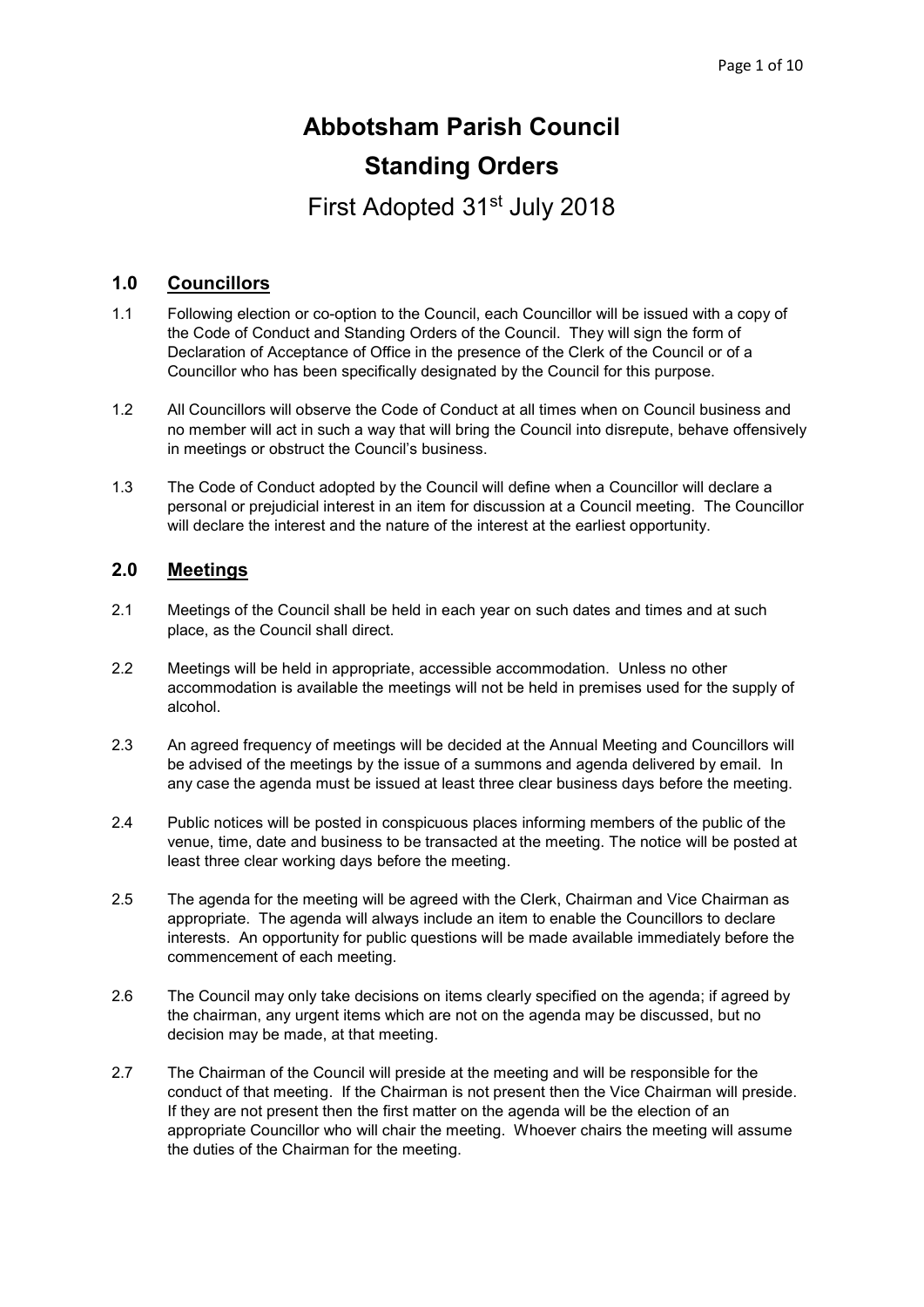- 2.8 The quorum for the Council will be one third of the total Councillor places but in any case not fewer than 3. If there be insufficient members present then no business will be transacted and a fresh notice will be issued to reconvene the meeting at a later date.
- 2.9 If at any time during the meeting it ceases to be quorate then the meeting will be adjourned and any further business carried forward to the meeting next convened.
- 2.10 Voting at the meeting shall be by a show of hands unless a majority of Councillors want a ballot. Only the proposer and seconder will be recorded in the minutes unless a Councillor request that their voice be noted. A Councillor may also request that the Clerk records how each Councillor has voted, including abstentions. Any request of this nature will be made before moving on to the next business.
- 2.11 In cases of equal votes the Chairman (or other person presiding) will have a second or casting vote.
- 2.12 Minutes of the meeting will be kept by the Clerk or other nominated person in the Clerk's absence. The minutes which are circulated will be draft minutes until they are approved by the Parish Council at their next meeting and signed by the person presiding at the meeting.
- 2.13 With regard to planning applications if there is a personal interest a statement can be made to the Parish Council meeting but then the person must leave the meeting while discussions take place.

#### 3.0 Annual Meetings

#### 3.1 Annual Parish Council Meeting

- 3.1.1 If the Annual Parish Council meeting is in an election year it must be held within 14 days after that election. If it is not an election year then this meeting will take place on an appropriate day in May.
- 3.1.2 If the outgoing Chairman is available then he/she will preside until a new Chairman has been elected. The first business of the Annual Parish Council Meeting will be the election of the Chairman (and Vice Chairman, if appropriate) and to receive their acceptance of office.

#### 3.2 Annual Parish Meeting

3.2.1 The retiring Chairman will report on the activities of the Council for the preceding year (see standing Order 7).

#### 4.0 Chairman of Meetings

4.1 The person presiding at the meeting may exercise all the powers and duties of the Chairman in relation to conduct of the meeting.

# 5.0 Proper Officer

- 5.1 Where a statute, regulation or order confers functions or duties on the proper officer of the Council in the following cases he/she shall be the clerk:-
	- (a) to receive declarations of acceptance of office;
	- (b) to receive and record notices disclosing interests at meetings;
	- (c ) to receive and retain plans and documents;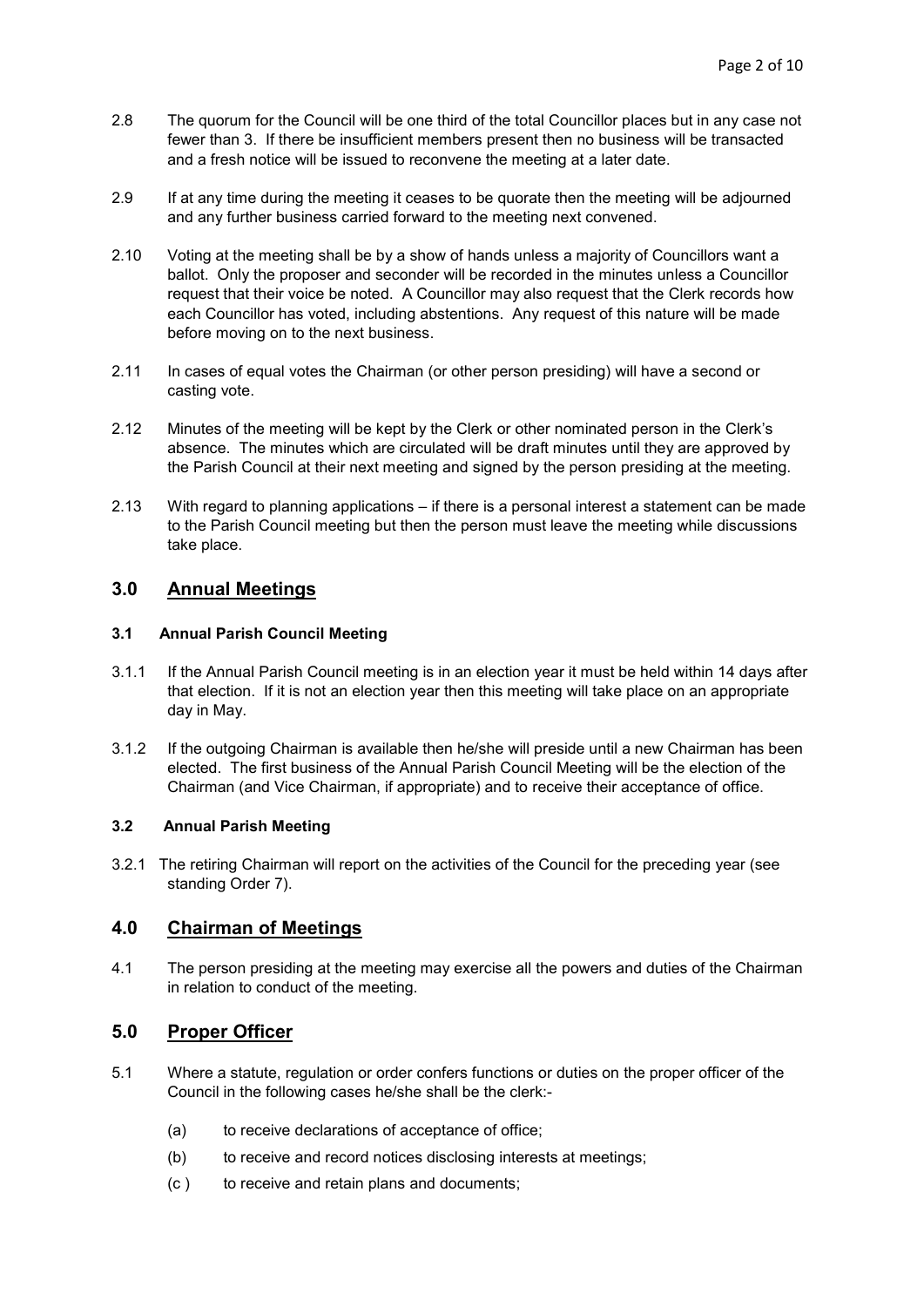- (d) to sign notices and other documents on behalf of the Parish Council;
- (e ) to receive copies of bylaws made by another local authority;
- (f) to certify copies of bylaws made by the Parish Council;
- (g) to sign and issue the summons to attend meeting of the Parish Council;
- (h) to keep proper records for all Council meetings and to provide a Minute Book.

## 6.0 Order of Business

- 6.1 At each Annual Parish Council Meeting the outgoing Chairman, or the clerk in his/her absence, shall open the meeting and receive Apologies and any Registrations of Interest. Business shall be conducted in the following order:
	- (a) the election of a Chairman. The Outgoing Chairman shall offer to retire from the meeting during discussion of this item only, subject to being required to return before any voting takes place;
	- (b) to receive the Chairman's declaration of acceptance of office. The new Chairman shall then preside;
	- (c ) in the ordinary year of election of the Parish Council, to fill any vacancies left unfilled by reason of insufficient nominations;.
	- (d) decide when any declarations of acceptance of office and written undertakings to observe the code of conduct adopted by the Parish Council, which have not been received as provided by law, shall be received;
	- (e ) the election of a Vice Chairman of the Parish Council;
	- (f) to review Standing Orders, Statement of Risk Analysis and Self Help Emergency Plans;
	- (g) to receive a Statement of Receipts and Payments prepared on the appropriate accounting basis for the Year to 31 March and the Statement of Accounts of the Parish Council, which is subject to external audit (see Standing Order 17.5).
- 6.2 At every meeting other than the Annual Parish Council Meeting, if the Chairman and the Vice Chairman are unavailable, the first business shall be to appoint a Chairman and to receive such declarations of acceptance of office (if any) and undertakings to observe the Parish Council's Code of Conduct as are required by law to be made or, if not then received to decide when they shall be received.
- 6.3 In every year, not later than the meeting at which the estimates for the next year are settled, the Parish Council shall review the pay and conditions of service of existing employees (see also Standing Order 13).
- 6.4 After the first business has been completed, the order of business, unless the Parish Council otherwise decides on the grounds of urgency, shall be as follows:-
	- (a) to read and consider the minutes of the previous meeting and any additional meeting not previously considered and approved by the Parish Council, provided that if a copy has been circulated to each member, not later than the day of issue of the summons to attend the meeting, the Minutes may be taken as read;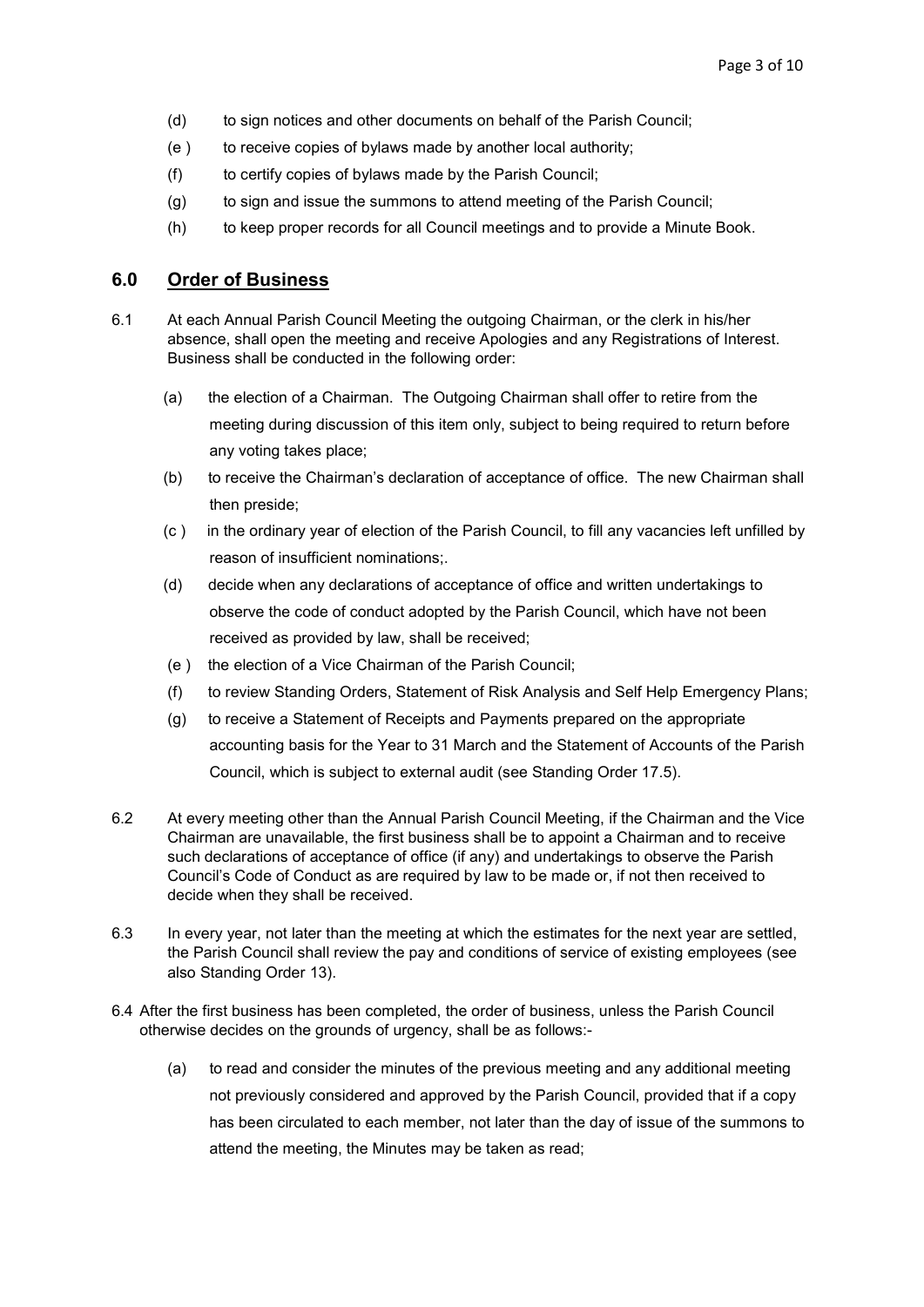- (b) after consideration, to approve the signature of the Minutes by the person presiding, as a correct record;
- (c) to deal with business expressly required by statute to be done;
- (d) to dispose of business, if any remaining from the last meeting;
- (e) to receive such communications as the person presiding may wish to lay before the Parish Council;
- (f) to answer questions from Parish Councillors;
- (g) to receive a report on the Parish Council's balances and to authorise payments;
- (h) to consider resolutions or recommendations in the order in which they have been notified;
- (i) to authorise the signing of legal agreements;
- (j) to be informed of "any other business", which may be referred to a future meeting;
- (k) to arrange the date of the next meeting and to declare the meeting closed.

# 7.0 Order of Business for the Annual Parish Meeting

- 7.1 The Chairman of the Parish Council will preside and the following business will be transacted:
	- (a) Minutes of the previous Annual Parish Meeting;
	- (b) Chairman of the Parish Council's report;
	- (c) Report of County Councillor for Abbotsham;
	- (d) Report of District Councillor for Abbotsham;
	- (e) Reports of representatives of other voluntary groups, at the discretion of the Chairman;
	- (f) Important local issues, at the discretion of the Chairman.

Electors have a right to speak and vote and other members of the public may speak, with the Chairman's permission.

7.2 Resolutions of the Annual Parish Meeting are not binding on the Parish Council.

# 8.0 Rules of Debate

- 8.1 The following rules are to be observed:
	- (a) no discussion shall take place upon the Minutes except upon their accuracy. Corrections to the Minutes shall be made by resolution and must be initialled by the Chairman;
	- (b) a resolution or amendment shall not be discussed unless it has been proposed and seconded and unless proper notice has already been given, it shall, if required by the Chairman, be reduced to writing and handed to him before it is further discussed or put to the meeting;
	- [c] a member, when seconding a resolution or amendment may, if he then declares his intention to do so, reserve his speech until a later period of the debate;
	- (d) a member shall direct his speech to the question under discussion or to a personal explanation or to a question of order;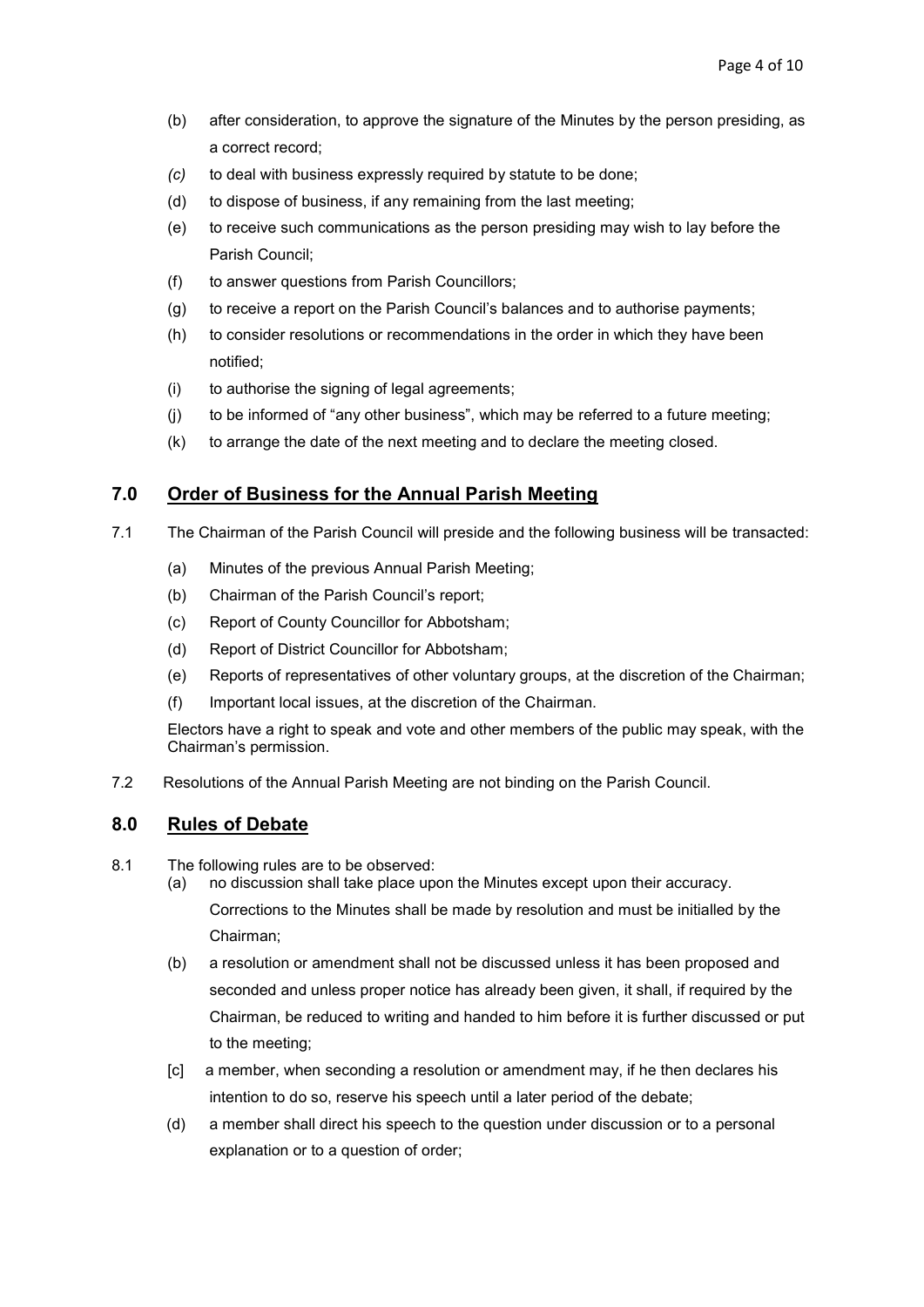- (e) no speech by a mover of a resolution shall exceed 6 minutes and no other speech shall exceed 3 minutes, except by consent of the Parish Council;
- (f) an amendment shall be, either to leave out words; to leave out words and insert others; to insert or add words;
- (g) an amendment shall not have the effect of negating the resolution before the Parish Council;
- (h) if an amendment is carried, the resolution as amended shall take place of the original resolution and shall become the resolution upon which any further amendment may be moved;
- (i) a further amendment shall not be moved until the Parish Council has disposed of every amendment previously moved;
- (j) the mover of a resolution or of an amendment shall have right of reply, not exceeding 3 minutes;
- (k) a member other than the mover of a resolution shall not, without leave of the Parish Council, speak more than once on any resolution except to move an amendment or further amendment, or on an amendment, or on a point of order, or in personal explanation or to move a closure;
- (l) a member may speak on a point of order or on a personal explanation. A member speaking for these purposes shall be heard forthwith. He shall confine a personal explanation to some material part of a former speech, which may have been misunderstood;
- (m) a motion or amendment may be withdrawn by the proposer with the consent of the Parish Council, which shall be signified without discussion, and no member may speak upon it after permission has been asked for its withdrawal unless such permission has been refused;
- (n) when a resolution is under debate no other resolution shall be moved except: to amend the resolution; to proceed to the next business; to adjourn the debate; that the question be now put; that a member named be not further heard; that a member named do leave the meeting; that the resolution be referred to a committee; to exclude the public and press; to adjourn the meeting;
- (o) the ruling of the Chairman on a point of order or on the admissibility of a personal explanation shall not be discussed
- (p) members shall address the Chairman. If two or more members wish to speak, the Chairman shall decide whom to call upon;
- (q) whenever the Chairman speaks during a debate all other members shall be silent.

# 9.0 Closure

9.1 At the end of any speech a member may, without comment, move "That the question be now put." "That debate be now adjourned", or "That the Parish Council do now adjourn". If such motion is seconded, the Chairman shall put the motion, but in the case of a motion "That the question be now put", only if he is of the opinion that the question before the Parish Council has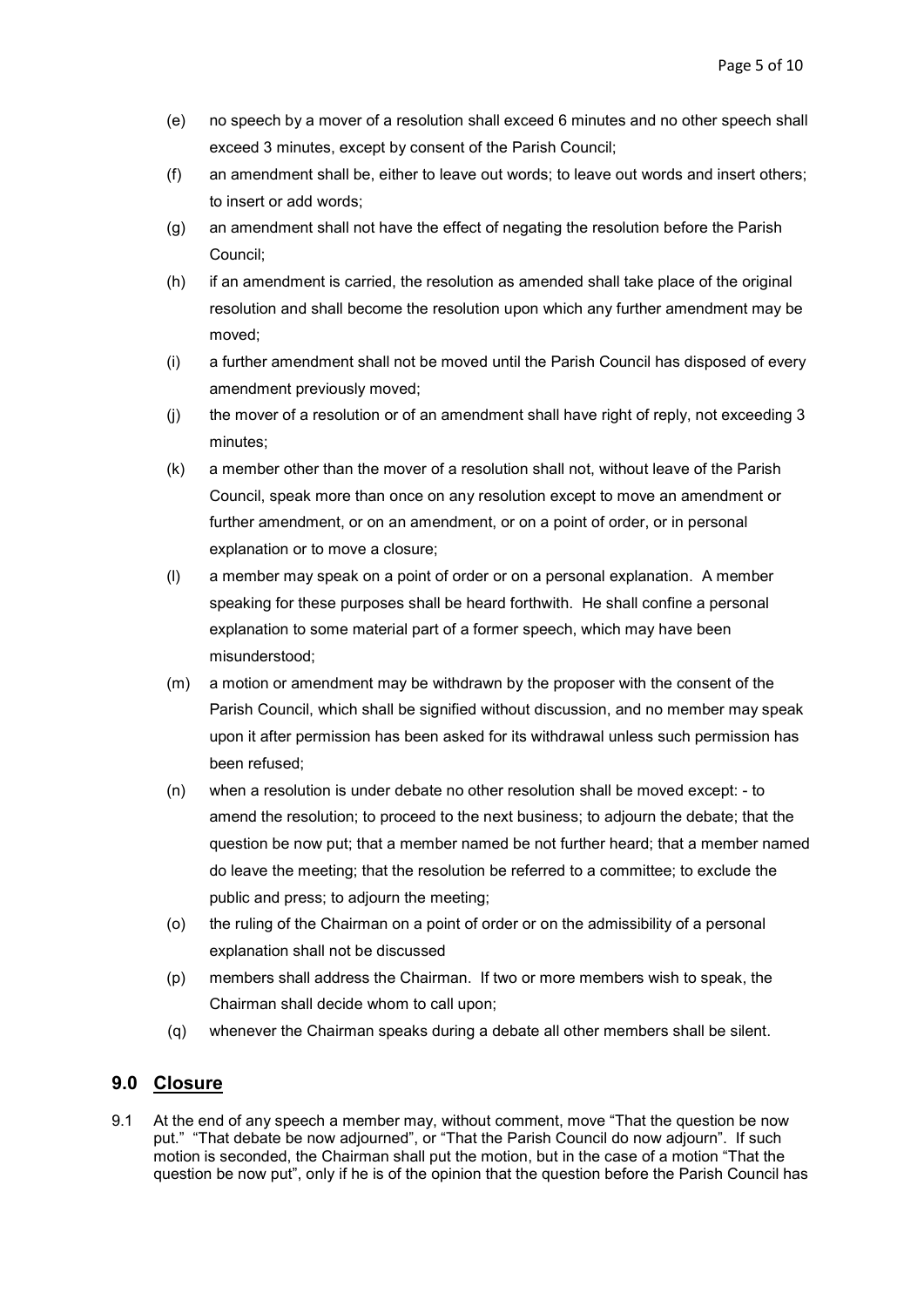been sufficiently debated. If the motion "That the question be now put" is carried, he shall call upon the mover to exercise or waive his right of reply and shall put the question immediately after the right has been exercised or waived. The adjournment of a debate or of the Parish Council shall not prejudice the mover's right of reply at the resumption.

# 10.0 Right of Reply

10.1 The mover of the resolution shall have a right of reply immediately before the resolution is put to the vote. If an amendment is proposed the mover of the amendment shall be entitled to reply immediately before the amendment is put to the vote. A member exercising a right of reply shall not introduce a new matter. After the right of reply has been exercised or waived a vote shall be taken without further resolution.

# 11.0 Alteration of Resolution

11.1 A member may, with the consent of his seconder, move amendments to his own resolution.

#### 12.0 Alteration or Reversal of Previous Decisions

12.1 Decisions of the Council will not be revised within 4 months, except where a special item is placed on the agenda bearing the name of two Councillors, and is considered and approved by the Council.

#### 13.0 Discussions and Resolutions affecting the Council's Employees

13.1 If at a meeting there arises any question relating to the appointment, conduct, promotion, dismissal, salary or conditions of service of any person employed by the Parish Council, it shall not be considered until the Parish Council has decided whether or not the press and public shall be excluded (see Standing Order 25).

#### 14.0 Expenditure (payments)

14.1 Orders for the payment of money shall be authorised by resolution of the Parish Council and signed by two of the persons authorised on the bank mandate (see also Standing Order 17.8).

#### 15.0 Signing of Legal Agreements

15.1 A legal document shall not be signed on behalf of the Parish Council unless signing has been authorised by resolution. Signing shall be by two of the persons referred to in Standing Order 14.

#### 16.0 Special Meeting

16.1 The Chairman, or Clerk, may summon an additional meeting of the Parish Council at any time. The summons shall set out the business to be considered at the Special Meeting and no other business shall be transacted at that meeting.

## 17.0 Accounts, Financial Statements, Estimates and Precepts

17.1 The Responsible Financial Officer (RFO) will compile estimates of income and expenditure annually for the Council's consideration. The Council will review the budget not later than the end of December in preparation for the precept being agreed and submitted to the Collection Authority in January. During the year the budget will be reviewed against actual expenditure and income. Amendments to the budget will be discussed in Council and changes minuted.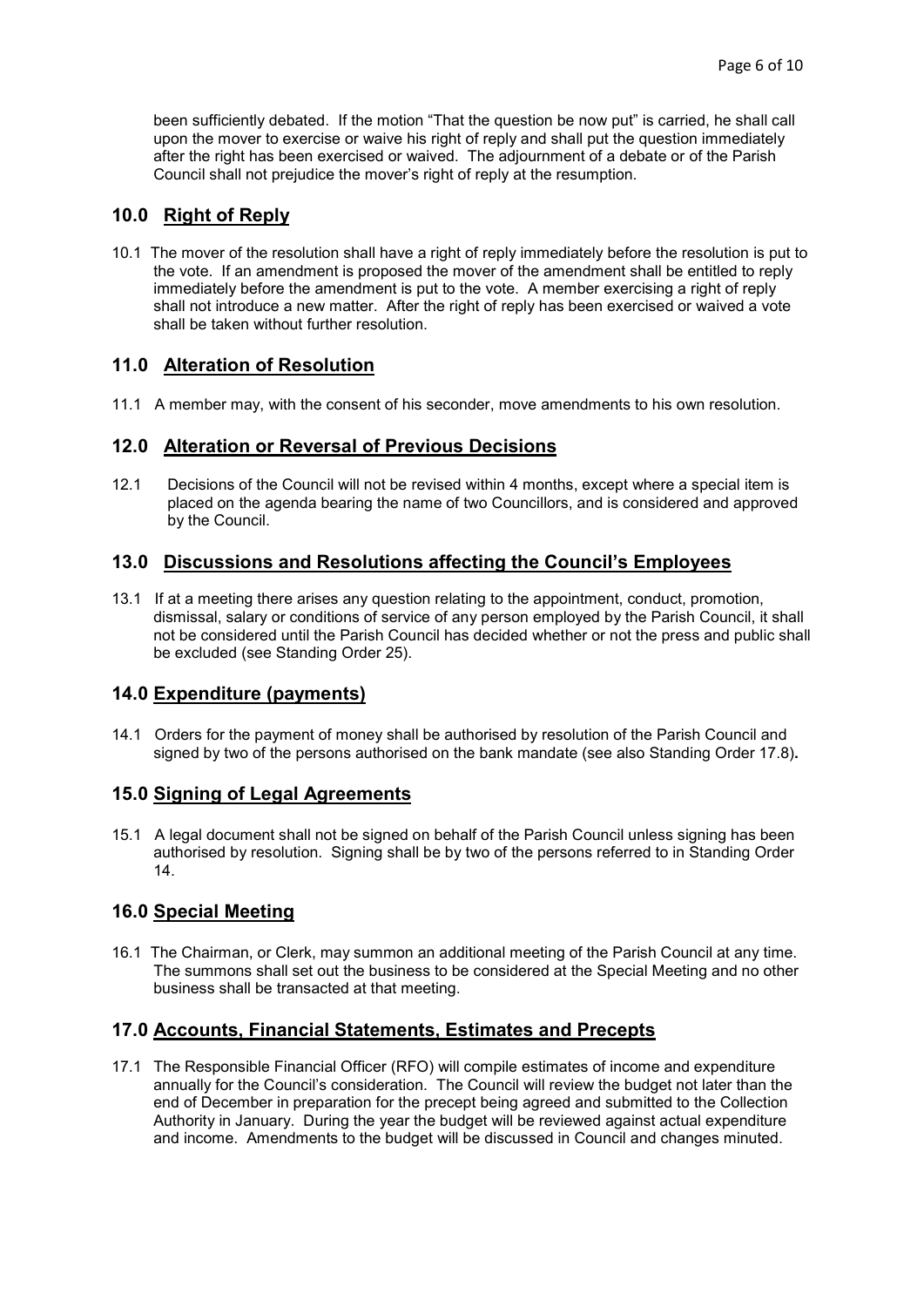- 17.2 The RFO will supply regular updates of income and expenditure throughout the year and detail actual figures against estimates. Significant underspends or overspends will be brought to the attention of the Council and action taken to address any discrepancies. Underspent revenue will be identified and earmarked to reserves by a Council resolution.
- 17.3 The RFO will determine all accounting procedures and financial records of the Council in accordance with the Accounts and Audit Regulations.
- 17.4 The RFO will complete the annual financial statements of the Council including the Annual Return as soon as practicable after the end of the financial year and will submit and report on them to the Council. The Council will carry out a review each year and ensure that there is an adequate, effective system of internal audit of the Council's accounting, financial and other procedures in line with proper practice.
- 17.5 An Internal Auditor will be appointed to the Council to carry out the work required to comply with the proper practice. The person appointed will be competent and independent of the operation of the Council.
- 17.6 The RFO will submit the Annual Return to the External Auditor by the due date, ensuring the return is complete.
- 17.7 The Council's banking arrangements, including the Bank Mandate will be made by the RFO and approved by the Council. These will be regularly reviewed for efficiency.
- 17.8 A resolution of the Council will nominate at least three members to be authorised by the Council to sign cheques.
- 17.9 All items of expenditure will be authorised by the Council and the payments approved. The RFO will examine invoices and verify and certify the expenditure. Cheques will be completed for all transactions and signed by two authorised Councillors.
- 17.10 All loans and investments will be negotiated in the name of the Council and will be set for a period approved by the Council.
- 17.11 All borrowings will be in the name of the Council and will not be entered into unless necessary approvals have been given. Any application will be approved by Council, especially the terms and purpose. These items must be reviewed annually.
- 17.12 All investments of money under the control of the Council will be in the name of the Council and all certificates or other documents will be retained by the RFO.
- 17.13 An official order or letter will be issued for all work or service paid for the Council. All Councillors and officers are responsible for obtaining good value for money at all times. An officer placing an order on behalf of the Council will ensure that good value and appropriate terms are obtained for the transaction.
- 17.14 Orders for values £500 to £2000 require a minimum of two quotations; for values above £2000 three quotations are required.
- 17.15 All estimates will be approved by the Council; while the Council is not obliged to accept the lowest quotation the reasons for accepting the quotation will be recorded.
- 17.16 The RFO will ensure that an appropriate and accurate Register of Assets is maintained by the Council. It will be reviewed at least annually, in conjunction with a health and safety inspection of assets if appropriate.
- 17.17 The RFO will promptly complete any VAT return that is required. Any repayment claim due in accordance with the VAT Act 1974 section 33 will be made at least annually coinciding with the financial year.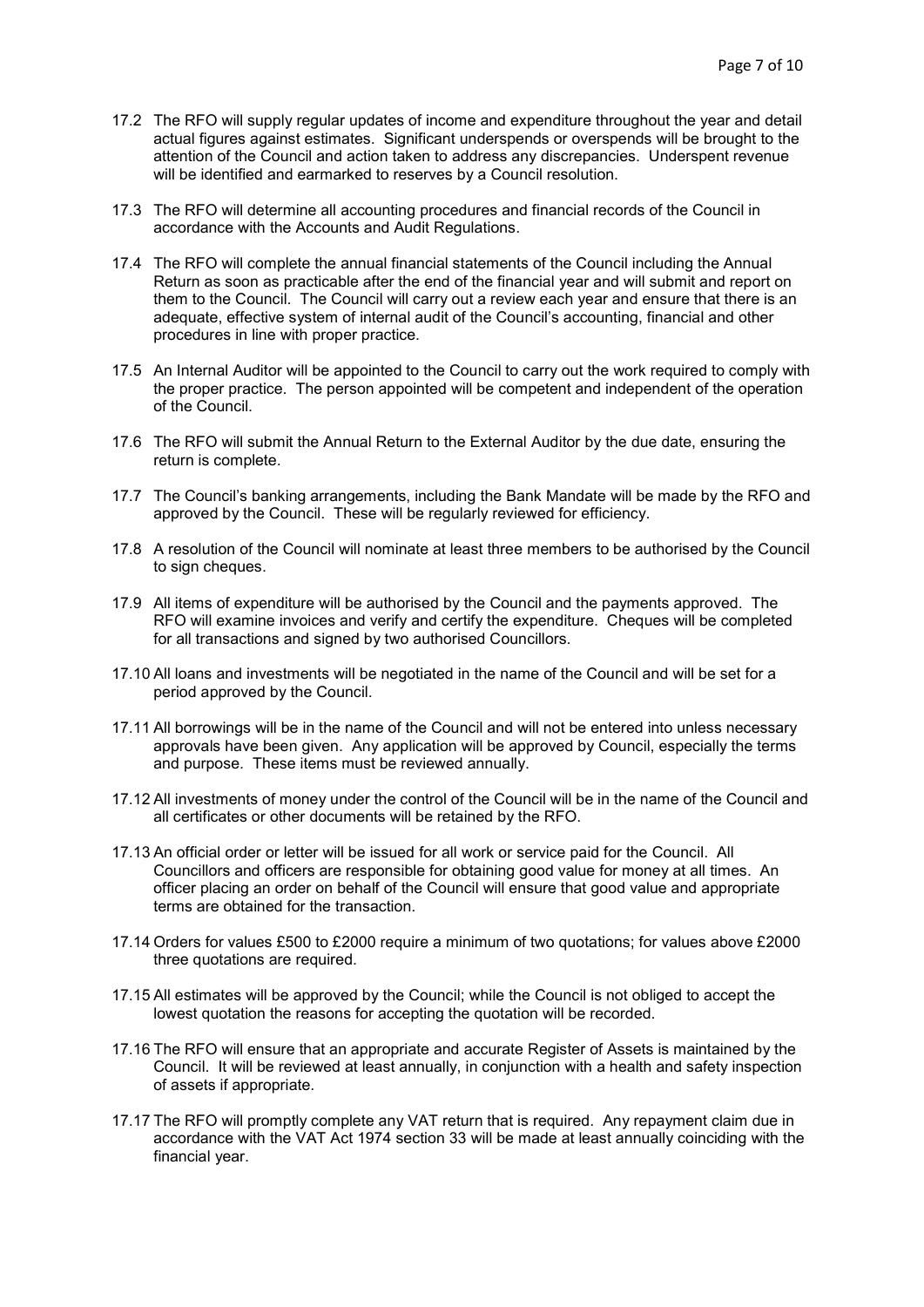## 18.0 Insurance

18.1 Following the annual risk assessment the Council will review the level of insurance cover and ensure it is adequate and appropriate for the activities of the Council. Minimum cover will include Public Liability, Money and Fidelity Guarantee.

#### 19.0 Risk Assessment

- 19.1 A risk assessment will be undertaken annually of all the activities of the Council and a report approved by the Council. This assessment will also cover the appropriateness of the internal audit arrangements. The Risk Assessment will be reviewed annually.
- 19.2 If the Council undertakes a new activity not covered by the existing risk assessment an assessment will be undertaken before the activity commences.

#### 20.0 Freedom of Information and GDPR

20.1 The Council is subject to the Freedom of Information Act and has adopted an appropriate Model Publication Scheme for Abbotsham Parish Council. The Clerk will ensure the Council conforms to the requirements of the Act allowing public access to the appropriate documents.

## 21.0 Clerk to the Council

- 21.1 The Council may appoint a number of employees to assist it in the performance of its duties. The Council will appoint a Clerk to the Council which will be on an employed basis, unless the Clerk is a member of the Council, acting in an unpaid capacity.
- 21.2 The Clerk will act as the Proper Officer of the Council and he/she will:
	- a. receive the Declarations of Acceptance of Office and notices disclosing interests;
	- b. sign documents on behalf of the Council and issue agendas and notices of meetings;
	- c. receive and distribute plans and documents on behalf of the Council;
	- d. advise the bank of changes to mandates with the bank.
- 21.3 The Clerk will act as Responsible Financial Officer and be responsible for managing any employees of the Council.

# 22.0 Local Authority's Model Code of Conduct

- $22.1$  The Parish Council adopted a Code of Conduct for Members on  $3<sup>rd</sup>$  October 2017 which is the same Code as adopted by Torridge District Council who employ the "Monitoring Officer" appointed under section 5 & 5a of the Local Government and Housing Act 1989.
- 22.2 There is a separate Code of Conduct for members of the Public see Para 25

#### 23.0 Member's Interests

- 23.1 If a member has a personal interest as defined by the Code of Conduct adopted by the Parish Council, then he/she shall declare such interests as soon as it becomes apparent, disclosing the existence and nature of that interest as required.
- 23.2 A member who has declared an "Interest" should act in accordance with Paragraph 19 of the Code of Conduct.
- 23.3 The Clerk may be required to compile and hold a Register of Members' Interests, or a copy thereof, in accordance with the agreement reached with the Torridge District Council Monitoring Officer and or as required by statute.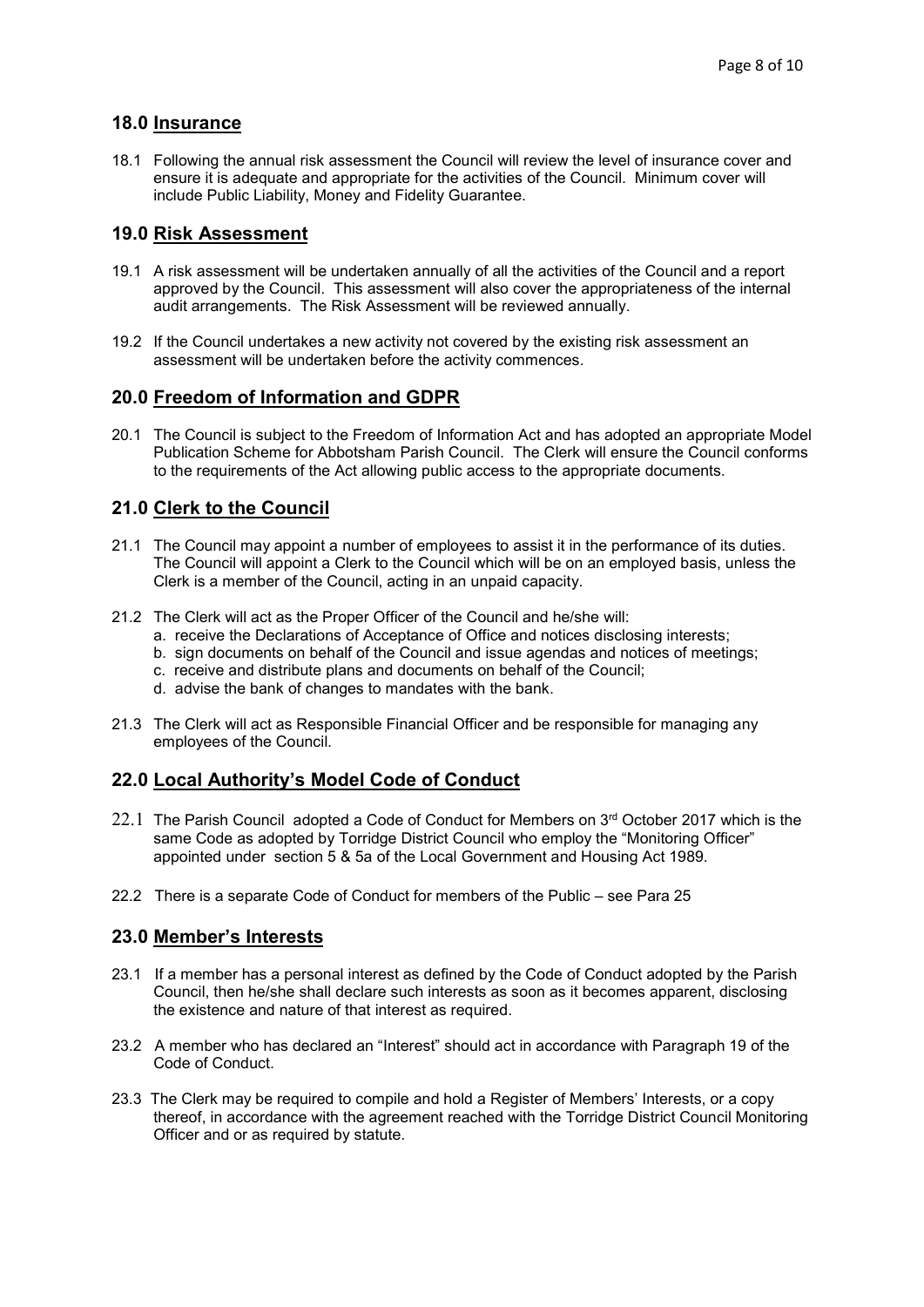23.4 If a candidate for any appointment under the Parish Council is to his/ her knowledge related to any member of or holder of office under the Parish Council, he/she and the person to whom he/she is related shall disclose the relationship in writing to the Clerk who shall report the fact to the Parish Council. A candidate who fails to do so shall be dismissed without notice.

## 24.0 Unauthorised Activities

- 24.1 No member of the Parish Council shall in the name of, or on behalf of the Parish Council, inspect any lands or premises which the Council has a right or duty to inspect, or issue orders, instructions or directions unless authorised to do so by the Parish Council.
- 24.2 No separate meetings shall be held with members of the public to discuss matters which should properly be discussed in front of all of the Parish Council. Persons wishing to discuss such matters should be invited to a scheduled Parish Council meeting, where the proceedings can be properly recorded. This excludes site visits to look at planning applications or requests passed on to Parish Councillors for consideration at the next scheduled Parish Council meeting.

# 25.0 Admission of the Public & Press to Meetings

- 25.1 The public and press shall be admitted to all meetings of the Parish Council, which may temporarily exclude the public and press by means of the following resolution: "That in view of the (special) (confidential) nature of the business about to be transacted, it is advisable in the public interest that the press and public be excluded and they are temporarily instructed to withdraw"
	- The Parish Council shall state the special reasons for exclusion.
- 25.2 At all meetings of the Parish Council, the Chairman may at his/her discretion and at a convenient time in the transaction of business, adjourn the meeting so as to allow any member of the public to address the meeting, for up to 3 minutes, in relation to the business to be transacted at that meeting.
- 25.3 The Clerk shall afford to the press reasonable facilities for the taking of their report of any proceedings at which they are entitled to be present. There shall be no audio, video or television recording or photographs of the meeting, without the express approval of the Parish Council.
- 25.4 If a member of the public interrupts the proceedings at any meeting, the chairman may, after warning, order that he/she be removed from the meeting and may adjourn the meeting for such period as is necessary to restore order.

# 26.0 Confidential Business

26.1 No member of the Parish Council shall disclose to any person who is not a member of the Parish Council any business declared to be confidential by the Parish Council.

# 27.0 Liaison with County & District Councillors

27.1 A summons and agenda shall for each meeting be sent, as an invitation to attend, to both the County Councillor and District Councillor for Abbotsham.

#### 28.0 Emergency Business

28.1 Should it not be appropriate to convene a special meeting then any emergency business will be handled by the Clerk, in consultation with the Chairman and one other Councillor. Actions will be reported promptly to the Council.